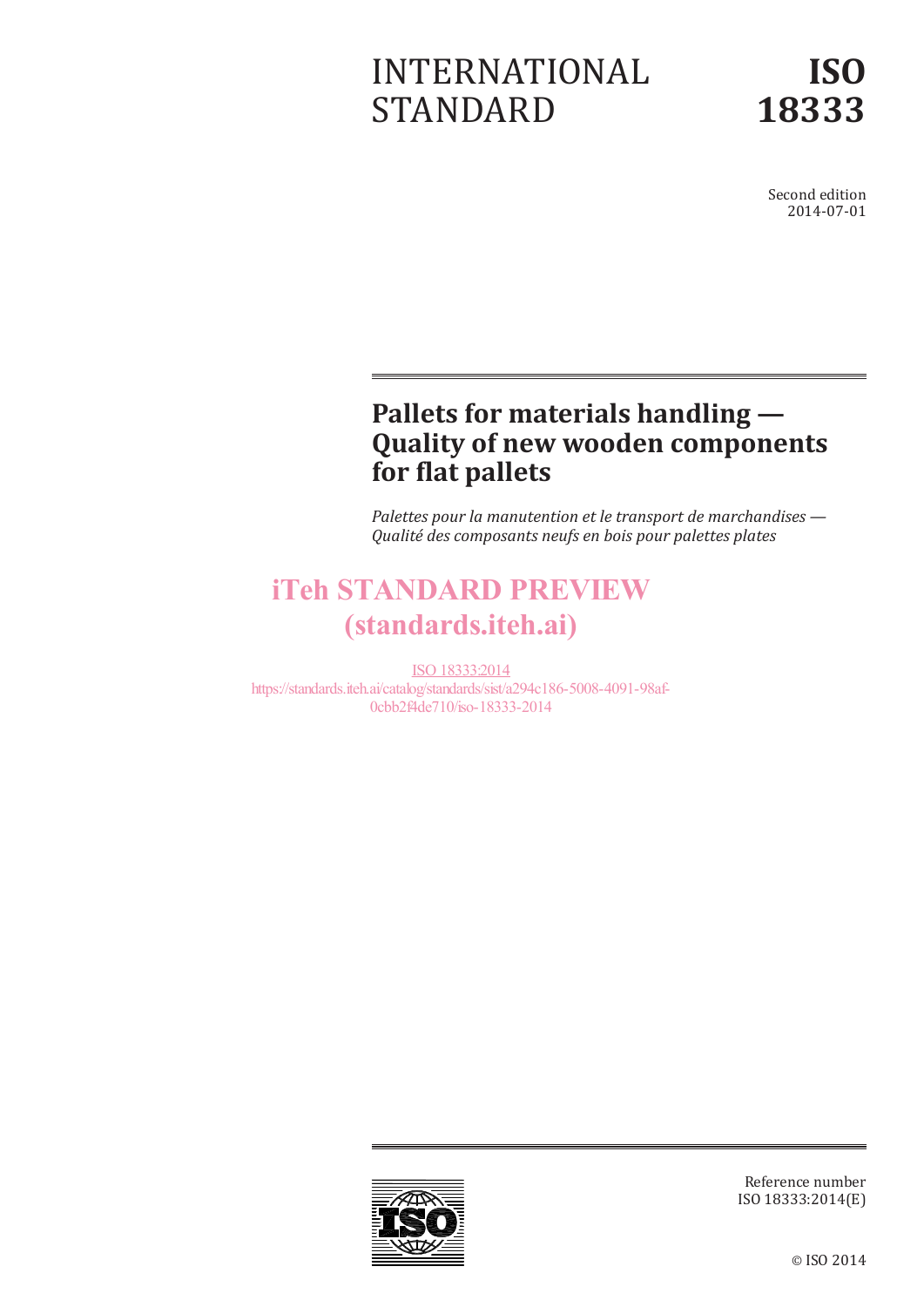# iTeh STANDARD PREVIEW (standards.iteh.ai)

ISO 18333:2014 https://standards.iteh.ai/catalog/standards/sist/a294c186-5008-4091-98af-0cbb2f4de710/iso-18333-2014



## **COPYRIGHT PROTECTED DOCUMENT**

© ISO 2014

All rights reserved. Unless otherwise specified, no part of this publication may be reproduced or utilized otherwise in any form or by any means, electronic or mechanical, including photocopying, or posting on the internet or an intranet, without prior written permission. Permission can be requested from either ISO at the address below or ISO's member body in the country of the requester.

ISO copyright office Case postale 56 • CH-1211 Geneva 20 Tel. + 41 22 749 01 11 Fax + 41 22 749 09 47 E-mail copyright@iso.org Web www.iso.org

Published in Switzerland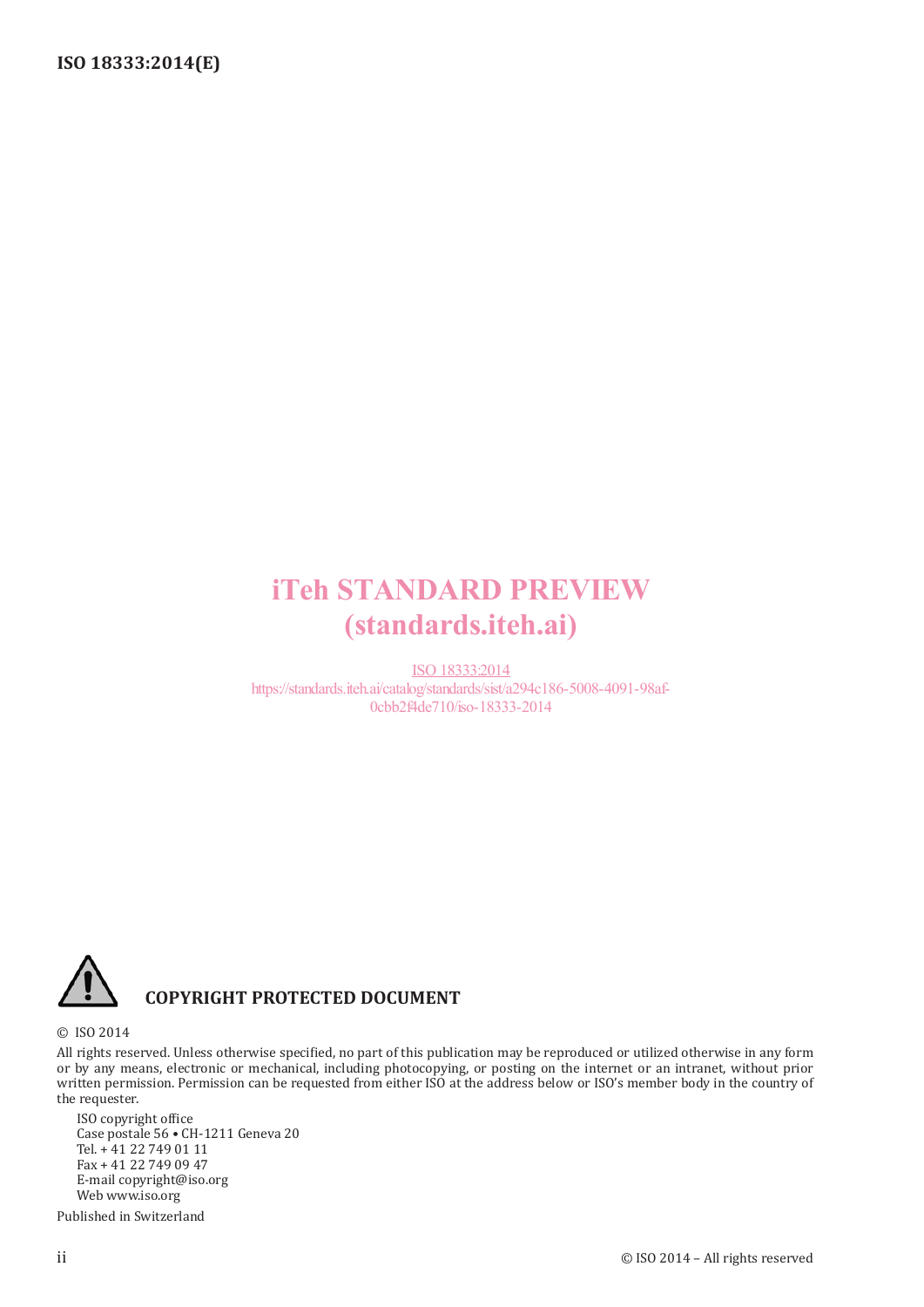Page

# **Contents**

| $\mathbf{2}$ |     |                                                                                           |  |
|--------------|-----|-------------------------------------------------------------------------------------------|--|
| 3            |     |                                                                                           |  |
|              |     |                                                                                           |  |
| 5            |     |                                                                                           |  |
| 6            |     |                                                                                           |  |
| 7            | 7.3 | Preparation of pallet components<br>7.1 Manufacturing tolerances<br>7.2 Deckboard chamfer |  |
|              |     |                                                                                           |  |

# **iTeh STANDARD PREVIEW** (standards.iteh.ai)

ISO 18333:2014 https://standards.iteh.ai/catalog/standards/sist/a294c186-5008-4091-98af-0cbb2f4de710/iso-18333-2014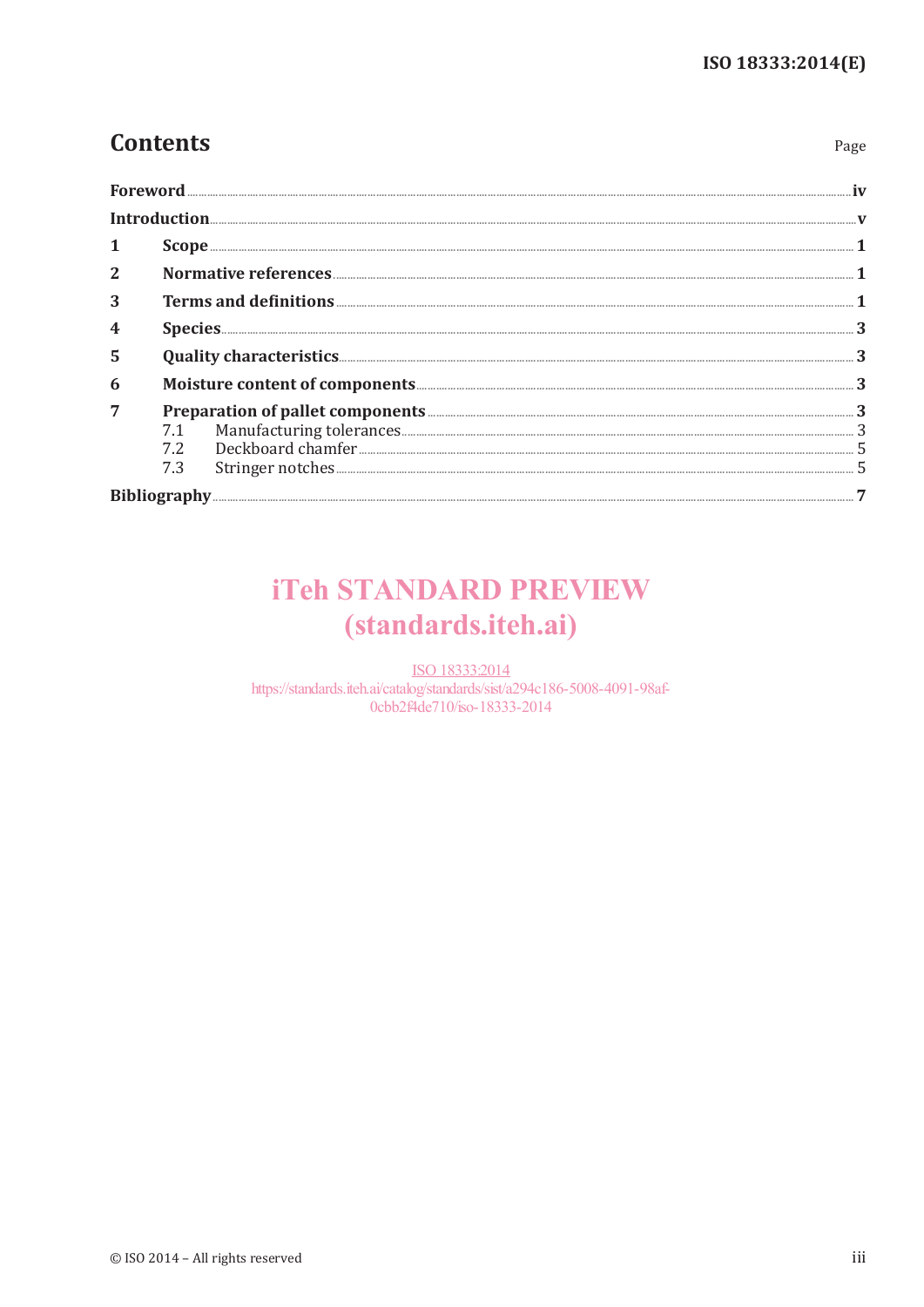# **Foreword**

ISO (the International Organization for Standardization) is a worldwide federation of national standards bodies (ISO member bodies). The work of preparing International Standards is normally carried out through ISO technical committees. Each member body interested in a subject for which a technical committee has been established has the right to be represented on that committee. International organizations, governmental and non-governmental, in liaison with ISO, also take part in the work. ISO collaborates closely with the International Electrotechnical Commission (IEC) on all matters of electrotechnical standardization.

The procedures used to develop this document and those intended for its further maintenance are described in the ISO/IEC Directives, Part 1. In particular the different approval criteria needed for the different types of ISO documents should be noted. This document was drafted in accordance with the editorial rules of the ISO/IEC Directives, Part 2 (see www.iso.org/directives).

Attention is drawn to the possibility that some of the elements of this document may be the subject of patent rights. ISO shall not be held responsible for identifying any or all such patent rights. Details of any patent rights identified during the development of the document will be in the Introduction and/or on the ISO list of patent declarations received (see www.iso.org/patents).

Any trade name used in this document is information given for the convenience of users and does not constitute an endorsement.

For an explanation on the meaning of ISO specific terms and expressions related to conformity assessment, as well as information about ISO's adherence to the WTO principles in the Technical Barriers<br>to Trade (TBT) see the following URL: Foreword - Supplementary information to Trade (TBT) see the following URL: Foreword - Supplementary information

The committee responsible for this document is ISO/TC 51, *Pallets for unit load method of materials*<br>The committee responsible for this document is ISO/TC 51, *Pallets for unit load method of materials handling*.

ISO 18333:2014

This second edition cancels and replaces the first edition (ISO 18333:2002), which has been technically revised. 0cbb2f4de710/iso-18333-2014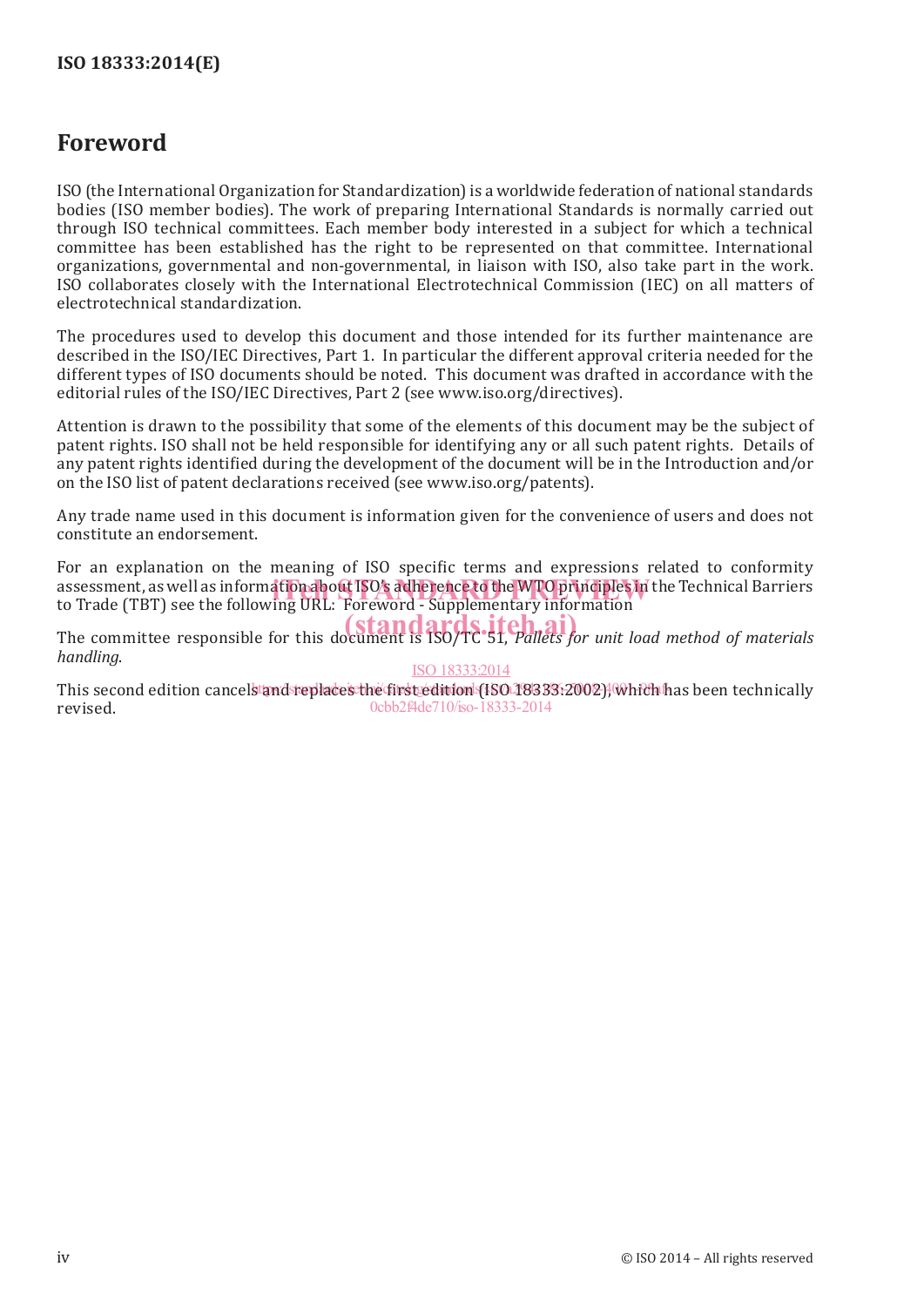# **Introduction**

Efficient international transportation of products depends on both pallet strength and functionality, or fit, to the material handling systems. Existing International Standards address issues of strength and some issues regarding functionality of pallets. However, major issues related to the minimum material quality and manufacturing and repair workmanship are not addressed in current International Standards. These factors can significantly impact the efficiency of international unit load material handling practices.

The purpose of this International Standard is to establish internationally recognized minimum acceptable quality levels for wooden parts commonly used for the assembly of timber pallets. These parts are stringers, stringerboards, blocks, and deckboards. The properties of these components affect pallet performance.

There are four related International Standards:

- $-$  ISO 15629:
- ISO 18333;
- ISO 18334;
- ISO 18613.

# iTeh STANDARD PREVIEW (standards.iteh.ai)

ISO 18333:2014 https://standards.iteh.ai/catalog/standards/sist/a294c186-5008-4091-98af-0cbb2f4de710/iso-18333-2014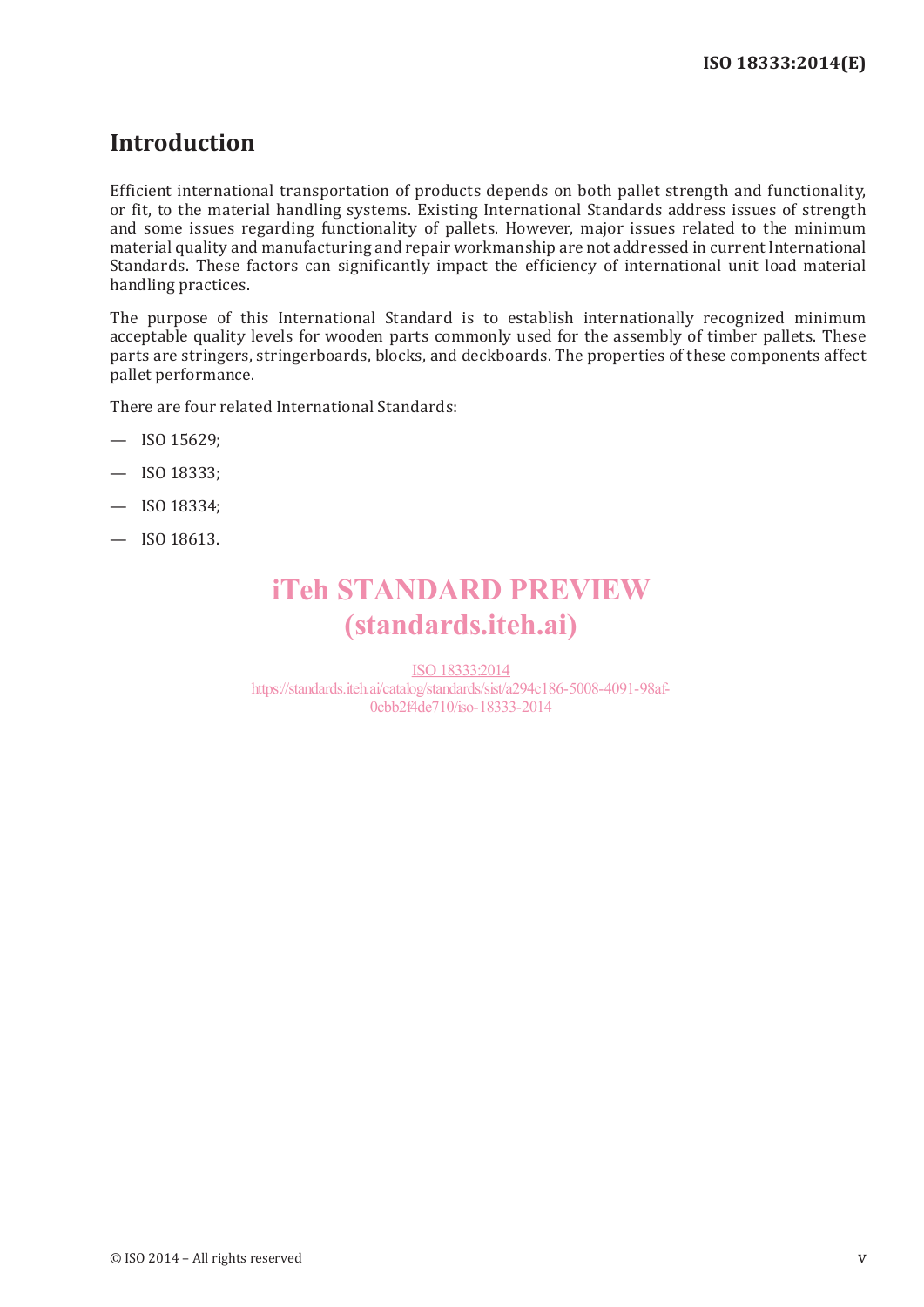# iTeh STANDARD PREVIEW (standards.iteh.ai)

ISO 18333:2014 https://standards.iteh.ai/catalog/standards/sist/a294c186-5008-4091-98af-0cbb2f4de710/iso-18333-2014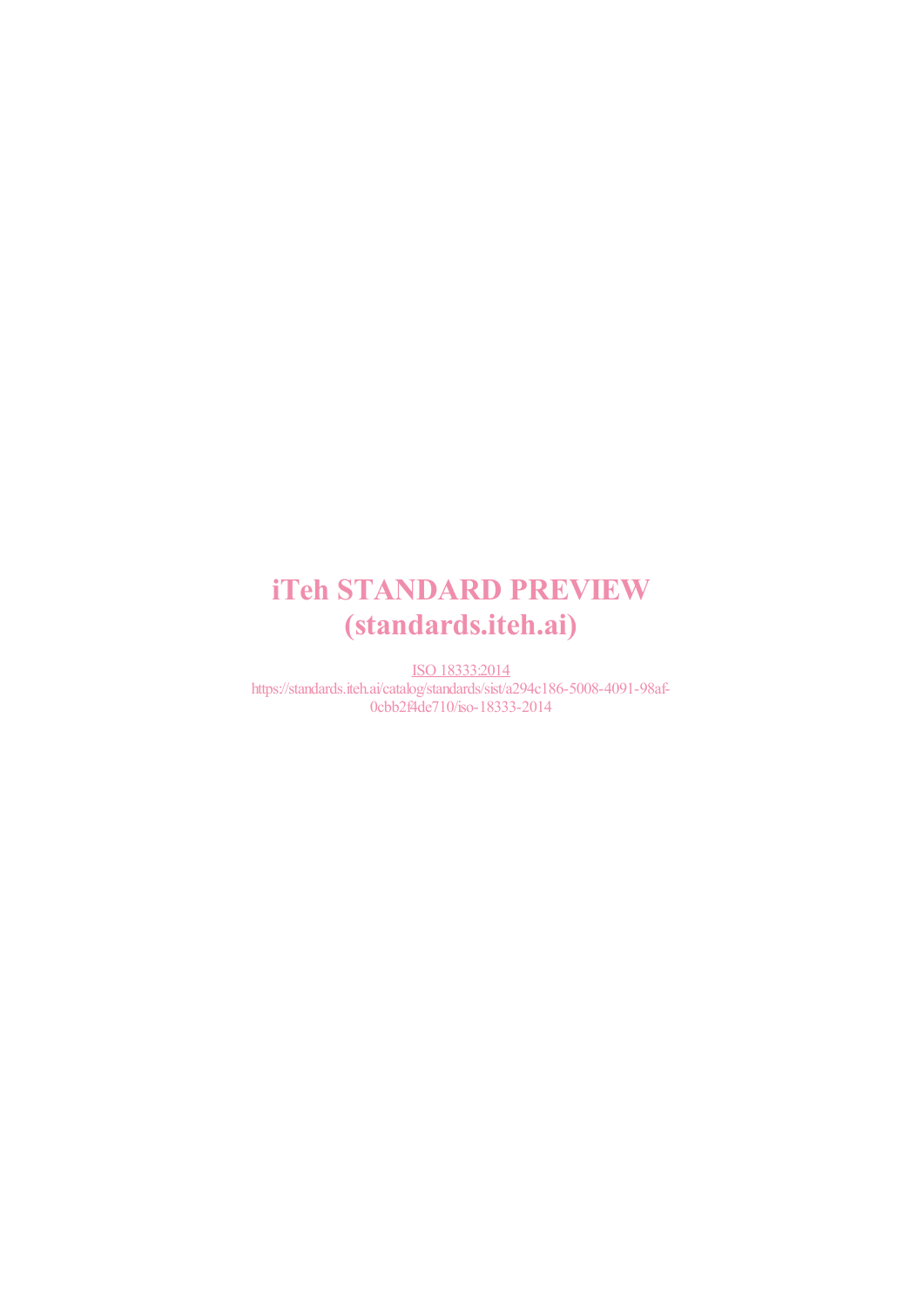# **Pallets for materials handling — Quality of new wooden components for flat pallets**

## **1 Scope**

This International Standard gives guidance on minimum recommended timber quality characteristics. It is applicable to new stringers, stringerboards, blocks, and deckboards used for flat wooden pallet assembly.

This International Standard does not address the phytosanitation and safety problems, if any, associated with the use of these components.

### **2 Normative references**

The following documents, in whole or in part, are normatively referenced in this document and are indispensable for its application. For dated references, only the edition cited applies. For undated references, the latest edition of the referenced document (including any amendments) applies.

ISO 445, *Pallets for materials handling — Vocabulary* EN 844-3, Round and sawn timber — Terminology — Part 3: General terms relating to sawn timber

EN 844-9, Round and sawn timber Standard 2009 S. 14 apply. Terms relating to features of sawn timber

EN 844-10, Round and sawn timber — Ter<u>minology <sub>201</sub>P</u>art 10: Terms relating to stain and fungal attack

**EN 844-12,** *Round and sawn timber*  $\frac{1}{0.0024446}$  *Reminology standards/sist/a294c186-5008-4091-98af-*<br>EN 844-12, *Round and sawn timber*  $\frac{1}{0.002446}$  *(10)*  $\frac{1}{0.0024}$  *R333-2014:* Additional terms and gene 0cbb2f4de710/B9-18333-2014

International Standards for Phytosanitary Measures Publication No. 15 (ISPM 15), *Regulation for wood packaging material in international trade*

### **3 Terms and definitions**

For the purposes of this document, the terms and definitions given in ISO 445, EN 844‑3, EN 844‑9, EN 844‑10 and EN 844‑12 and the following apply.

#### **3.1**

#### **bark pocket**

bark that is partly or wholly enclosed in the wood

#### **3.2**

#### **boxed heart**

pith that is present and not visible in any face or edge

#### **3.3**

**decay**

disintegration of the wood substance due to actions of wood-destroying fungi

#### **3.4**

#### **exposed pith**

pith that is visible on a part or the full length of a face or on an edge

**3.5**

**face shake**

fissure showing on a face and possibly at the end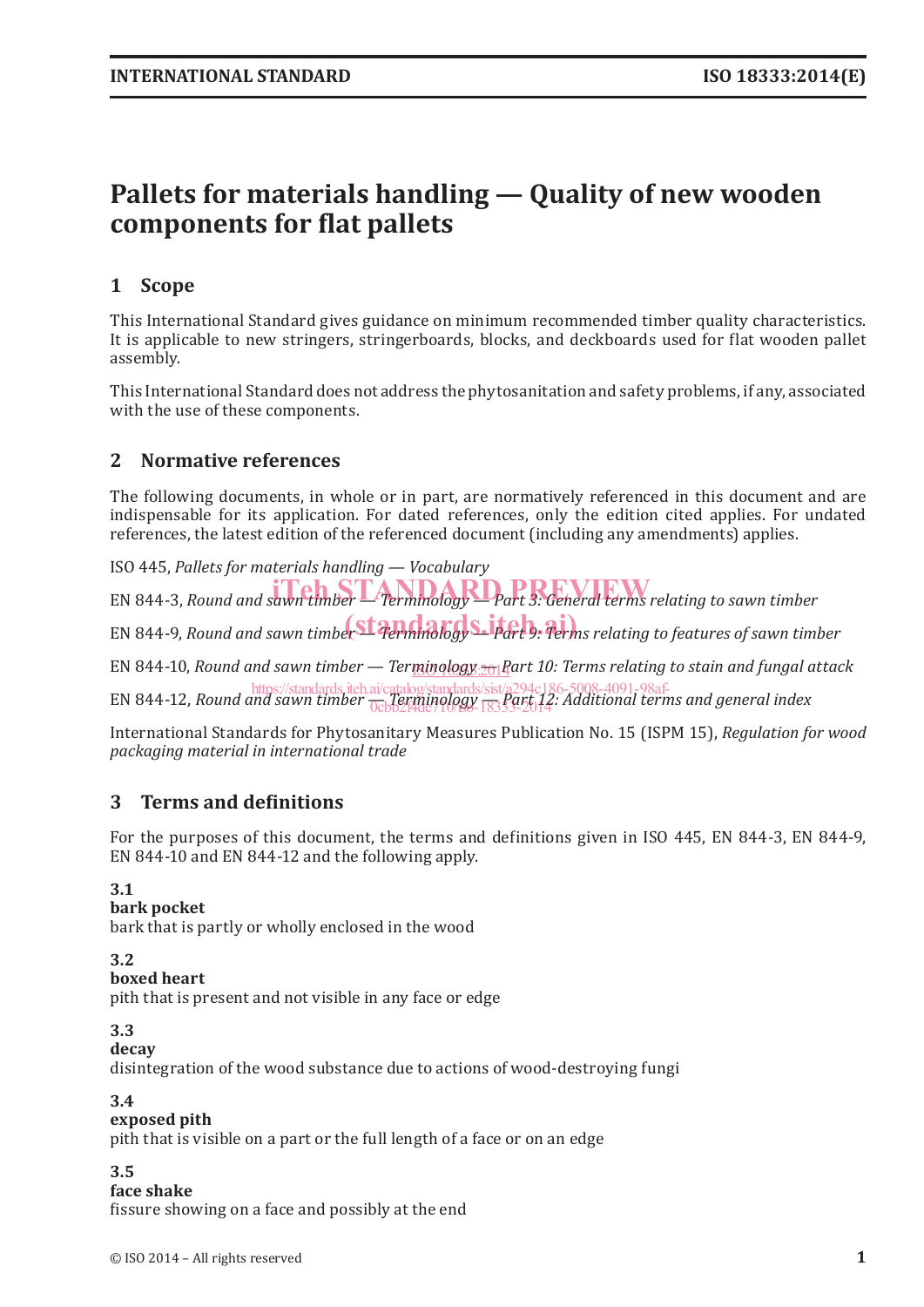#### **3.6**

#### **fungal decay**

biodeterioration caused by fungi

#### **3.7**

#### **heart shake**

radial end shake originating at the pith

#### **3.8**

#### **intergrown knot**

knot that, on the surface considered, is intergrown with the surrounding wood for more than three quarters of its cross-sectional perimeter

#### **3.9**

### **oblique shake**

fissure at an angle to the arris, showing on a face and/or an edge

### **3.10**

#### **resin pocket**

lens-shaped cavity in timber containing, or that has contained, resin

#### **3.11**

**ring shake**

**sound knot**

fissure following the line of the growth ring

knot showing no indication of rot

#### **3.12**

# iTeh STANDARD PREVIEW

# (standards.iteh.ai)

#### **3.13 split**

ISO 18333:2014

fissure that extends from difessurface to another gstandards/sist/a294c186-5008-4091-98af-0cbb2f4de710/iso-18333-2014

#### **3.14**

#### **straight shake**

fissure approximately parallel with the arris

#### **3.15**

**unsound knot** knot affected by rot

#### **3.16**

#### **wane**

original rounded surface of a log, with or without bark, on any face or edge of sawn timber

#### **3.17**

#### **notch area**

area above the notch and within 50 mm of either end of the notch, to include half the notch depth

Note 1 to entry: See Figure 2.

#### **3.18**

#### **blue stain**

stain caused by fungi, where discoloration ranges from pale blue to black

Note 1 to entry: This usually affects the sapwood of certain species.